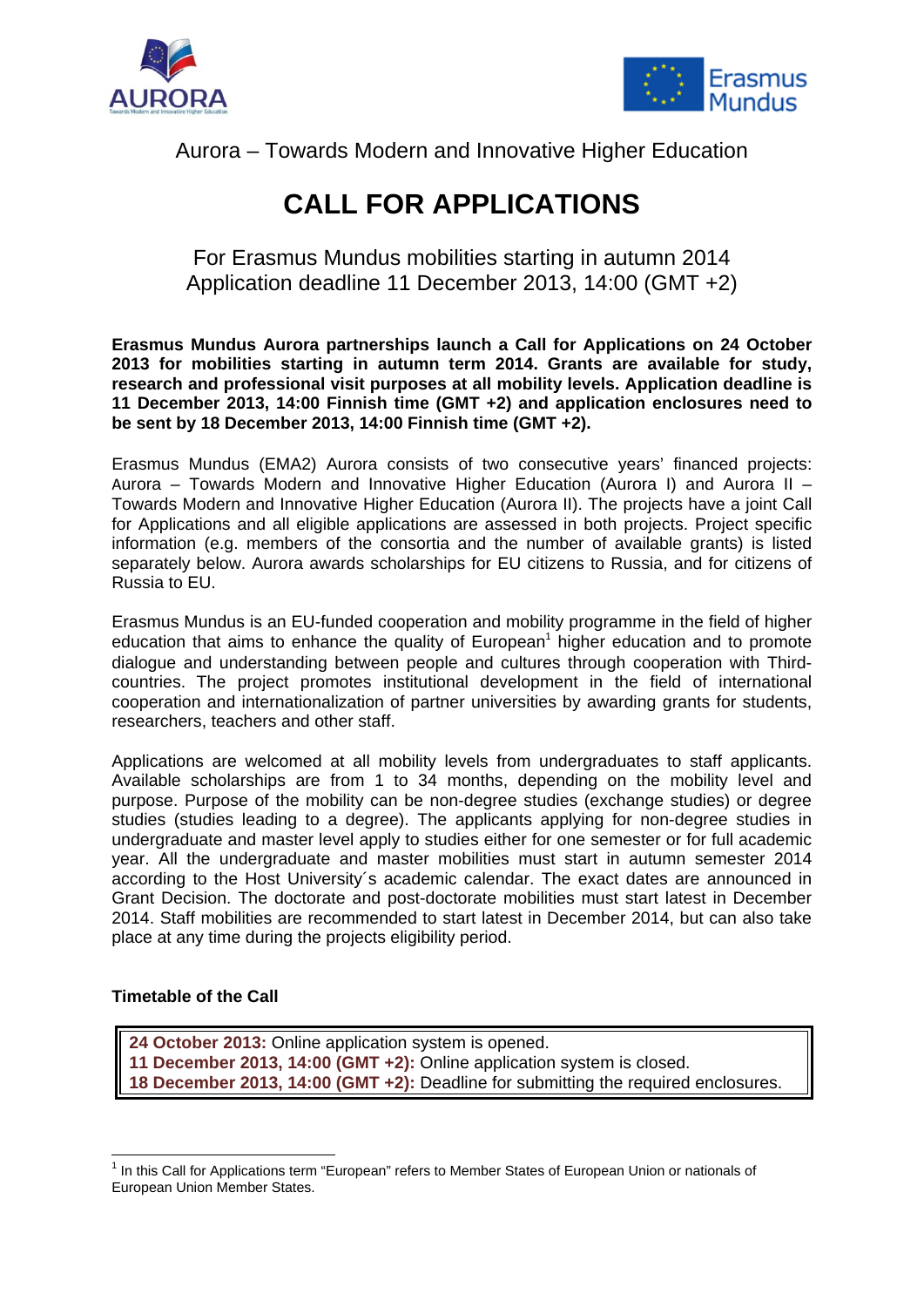#### **Erasmus Mundus Aurora II – First Call for Applications**

The Aurora II mobilities must end by 31 May 2017.

Applications are welcomed to all partner universities:

| <b>European Universities</b>              | <b>Russian Universities</b>                              |
|-------------------------------------------|----------------------------------------------------------|
| Humboldt University Berlin (Germany)      | <b>Higher School of Economics</b>                        |
| Masaryk University (Czech Republic)       | <b>Immanuel Kant Baltic Federal University</b>           |
| University of Bologna (Italy)             | <b>Kazan Federal University</b>                          |
| University of Groningen (The Netherlands) | <b>Mari State University</b>                             |
| University of Latvia (Latvia)             | <b>Northern (Arctic) Federal University</b>              |
| University of Leuven (Belgium)            | North Eastern Federal University                         |
| University of Tartu (Estonia)             | North-Ossetian State University                          |
| University of Turku (Finland)             | Novosibirsk State Technical University                   |
| University of Warsaw (Poland)             | <b>Pacific National University</b>                       |
|                                           | <b>Russian State University for the Humanities</b>       |
|                                           | St. Petersburg State University of Economics and Finance |

Duration and Value of Erasmus Mundus Aurora II Grants:

| <b>Mobility Level</b> | Students,<br>researchers and<br>staff of European<br>partner universities<br>(TG1) | Students,<br>researchers and<br>staff of Russian<br>partner universities<br>(TG1) | Other <b>EU</b> citizens<br>(TG2)     | <b>Other Russian</b><br>(TG2)                                    | <b>Russian</b><br>citizens in<br>vulnerable<br>situations<br>(TG3) |
|-----------------------|------------------------------------------------------------------------------------|-----------------------------------------------------------------------------------|---------------------------------------|------------------------------------------------------------------|--------------------------------------------------------------------|
| <b>Undergraduate</b>  | $min./$ max.<br>1 semester                                                         | $min./$ max.<br>1 semester                                                        |                                       | ---                                                              | min. 1 semester<br>max. academic<br>year                           |
| <b>Master</b>         | min. 1 semester<br>max. academic year                                              | min. 1 semester<br>max. 22 months                                                 | min. 1 semester<br>max. academic year | min. 1 semester min. 1 semester<br>max. 22 months max. 22 months |                                                                    |
| <b>Doctorate</b>      | 6-10 months                                                                        | 6-34 months                                                                       | $6-10$ months                         | 6-34 months                                                      | 6-34 months                                                        |
| Post-doctorate        | 6-8 months                                                                         | 6-10 months                                                                       | 6-10 months                           | 6-10 months                                                      | 6-10 months                                                        |
| <b>Staff</b>          | 1 month                                                                            | 1-2 months                                                                        | 1 month                               | 1 month                                                          |                                                                    |

There are no exceptions to the minimum duration of the mobility period. Due to availability of mobility funds and based on the recommendation of the Host University, the applicant may be awarded a grant for a period shorter or longer than s/he has applied for (not under the minimum duration). Russian TG1 and TG2 Master level mobilities are mainly degree studies (22 months).

Aurora Call for Applications for mobilities starting in Autumn 2014 22.10.2013

Aurora – Towards Modern and Innovative Higher Education (Grant Agreement 2012-2743/001-001-EMA2) Aurora II – Towards Modern and Innovative Higher Education (Grant Agreement 2013-2521/001-001)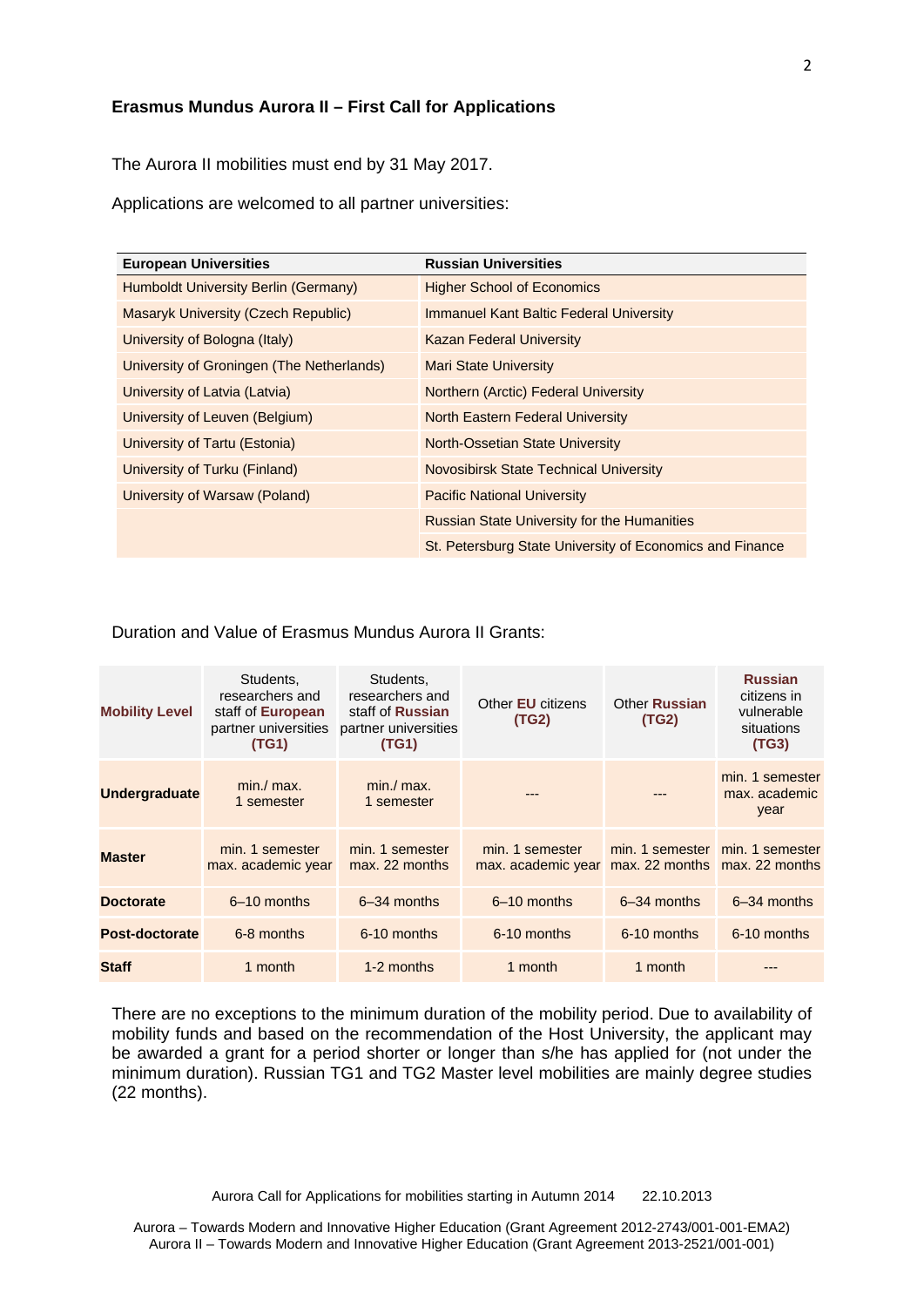Preference is given to eligible applicants according to the following table:

| <b>Mobility Type</b>              | <b>Number of Grants</b> |  |
|-----------------------------------|-------------------------|--|
| Undergraduate                     | $0 - 46$                |  |
| <b>Master</b>                     | $0 - 37$                |  |
| Doctorate                         | $0 - 41$                |  |
| Post-doctorate                    | $0 - 8$                 |  |
| Academic and administrative staff | $0 - 20$                |  |

Total number of the awarded grants in each mobility type is dependent on the number of received applications and the length of applied mobilities. The final decision on the nominated grantees is subject to Selection Committee's decision.

# **Erasmus Mundus Aurora I – Second Call for Applications**

The Aurora I mobilities must end by 31 May 2016 Applications are welcomed to all partner universities:

| <b>European Universities</b>               | <b>Russian Universities</b>                              |
|--------------------------------------------|----------------------------------------------------------|
| Humboldt University Berlin (Germany)       | <b>Higher School of Economics</b>                        |
| <b>Masaryk University (Czech Republic)</b> | <b>Immanuel Kant Baltic Federal University</b>           |
| University of Bologna (Italy)              | <b>Kazan Federal University</b>                          |
| University of Deusto (Spain)               | Northern (Arctic) Federal University                     |
| University of Groningen (The Netherlands)  | North-Ossetian State University                          |
| University of Latvia (Latvia)              | <b>Novosibirsk State Technical University</b>            |
| University of Leuven (Belgium)             | <b>Pacific National University</b>                       |
| University of Tartu (Estonia)              | <b>Russian State University for the Humanities</b>       |
| University of Turku (Finland)              | St. Petersburg State University of Economics and Finance |
| University of Warsaw (Poland)              | <b>Udmurt State University</b>                           |

Duration and Value of Erasmus Mundus Aurora I Grant:

| <b>Mobility Level</b> | Students, researchers<br>and staff of European<br>partner universities<br>(TG1) | Students, researchers<br>and staff of Russian<br>partner universities<br>(TG1) | Other Russian and<br><b>EU</b> citizens<br>(TG2) | <b>Russian</b> citizens in<br>vulnerable situations<br>(TG3) |
|-----------------------|---------------------------------------------------------------------------------|--------------------------------------------------------------------------------|--------------------------------------------------|--------------------------------------------------------------|
| Undergraduate         | min / max.1 semester   min / max.1 semester                                     |                                                                                |                                                  | min. 1 semester<br>max. academic year                        |
| <b>Master</b>         | min. 1 semester<br>max. academic year                                           | min. 1 semester<br>max. academic year                                          | min. 1 semester<br>max. academic year            | min. 1 semester<br>max. 22 months                            |
| Doctorate             | 6-10 months                                                                     | $6-10$ months                                                                  | $6-10$ months                                    | 6-10 months                                                  |
| Post-doctorate        | 6-10 months                                                                     | 6-10 months                                                                    | 6-10 months                                      | 6-10 months                                                  |
| Staff                 | 1-2 months                                                                      | 1-2 months                                                                     | 1-2 months                                       |                                                              |

Aurora Call for Applications for mobilities starting in Autumn 2014 22.10.2013

Aurora – Towards Modern and Innovative Higher Education (Grant Agreement 2012-2743/001-001-EMA2) Aurora II – Towards Modern and Innovative Higher Education (Grant Agreement 2013-2521/001-001)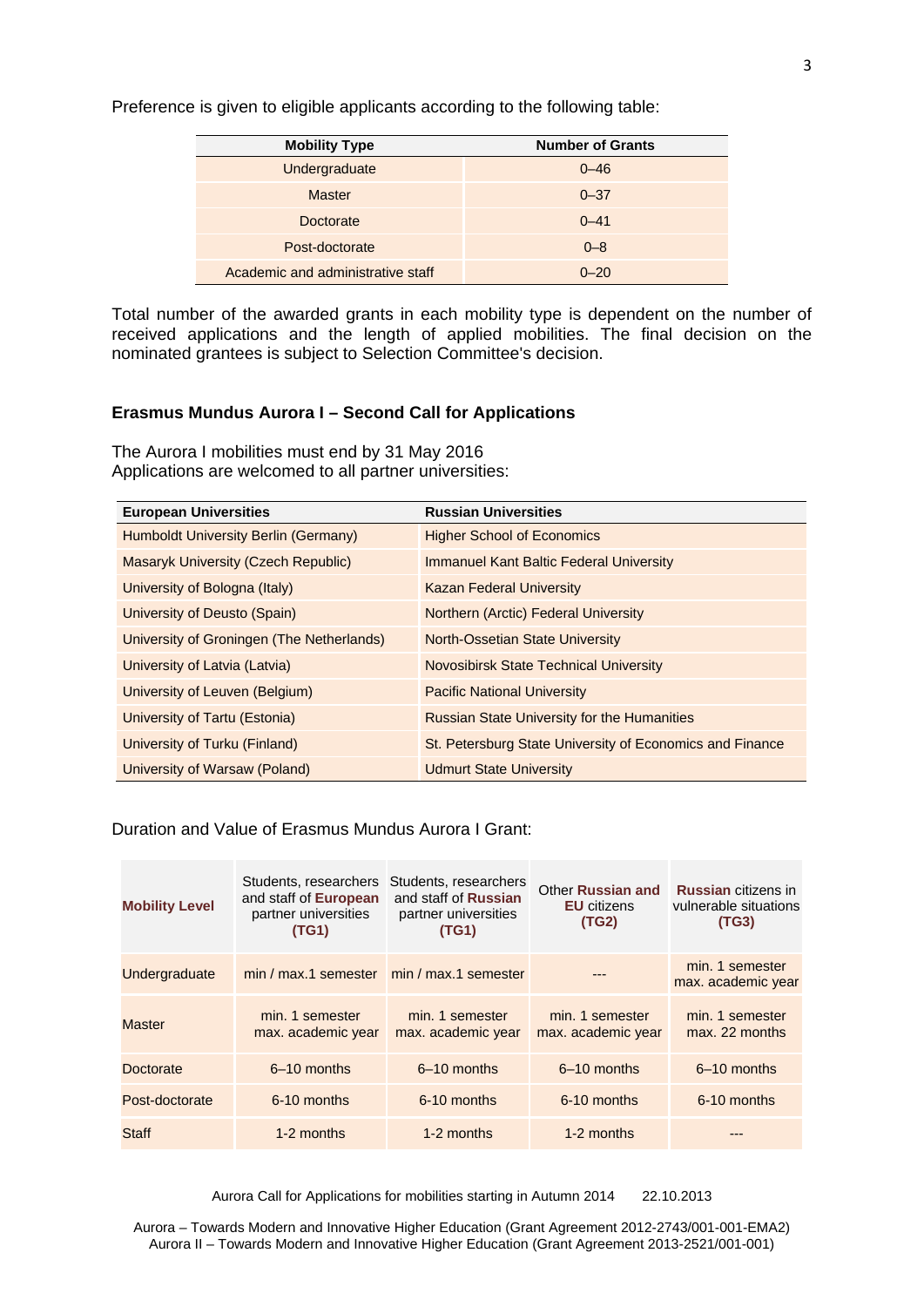There are no exceptions to the minimum duration of the mobility period. Due to availability of mobility funds or the recommendation of the Host University, the applicant may be awarded a grant for a period shorter or longer than s/he has applied for (not under the minimum duration).

| <b>Mobility Type</b>              | <b>Number of Grants</b> |
|-----------------------------------|-------------------------|
| Undergraduate                     | $0 - 20$                |
| <b>Master</b>                     | $0 - 32$                |
| Doctorate                         | $0 - 27$                |
| Post-doctorate                    | $0 - 14$                |
| Academic and administrative staff | $0 - 16$                |

Preference is given to eligible applicants according to the following table:

Total number of awarded grants in each mobility type is dependent on the number of received applications and length of applied mobilities. The final decision on nominated grantees is subject to the Selection Committee's decision.

# **The Amount of Aurora I and Aurora II grants**

Aurora I and Aurora II grants consist of four parts:

- 1. *Travel costs*: return ticket to the Host University according to Erasmus Mundus guidelines
- 2. *Insurance costs*: grant holders are insured by Aurora (health, travel and accident)
- 3. *Visa*: costs related to visa are reimbursed according to Erasmus Mundus guidelines.
- 4. *Subsistence allowance*:

| <b>Mobility Level</b> | <b>Amount of Subsistence</b><br><b>Allowance</b> |
|-----------------------|--------------------------------------------------|
| Undergraduate         | 1 000 EUR / month                                |
| <b>Master</b>         | 1 000 EUR / month                                |
| <b>Doctorate</b>      | 1 500 EUR / month                                |
| Post-doctorate        | 1 800 EUR / month                                |
| <b>Staff</b>          | 2 500 EUR / month                                |

Aurora grantees are exempted from tuition fees to the Host University. Aurora projects will cover grant holders participation costs to the Host Universities, according to the agreement described in the Memorandum of Understanding between partner universities and available funding.

**Internships for accepted grantees**: Aurora recognizes the importance of the interaction between higher education and the labor market and surrounding society, in order to promote knowledge transfer and graduates' employability. Therefore, selected grantees in the undergraduate, master and doctorate levels have a possibility to include a paid or unpaidinternship period of maximum 3 months in the grant period. The internship needs to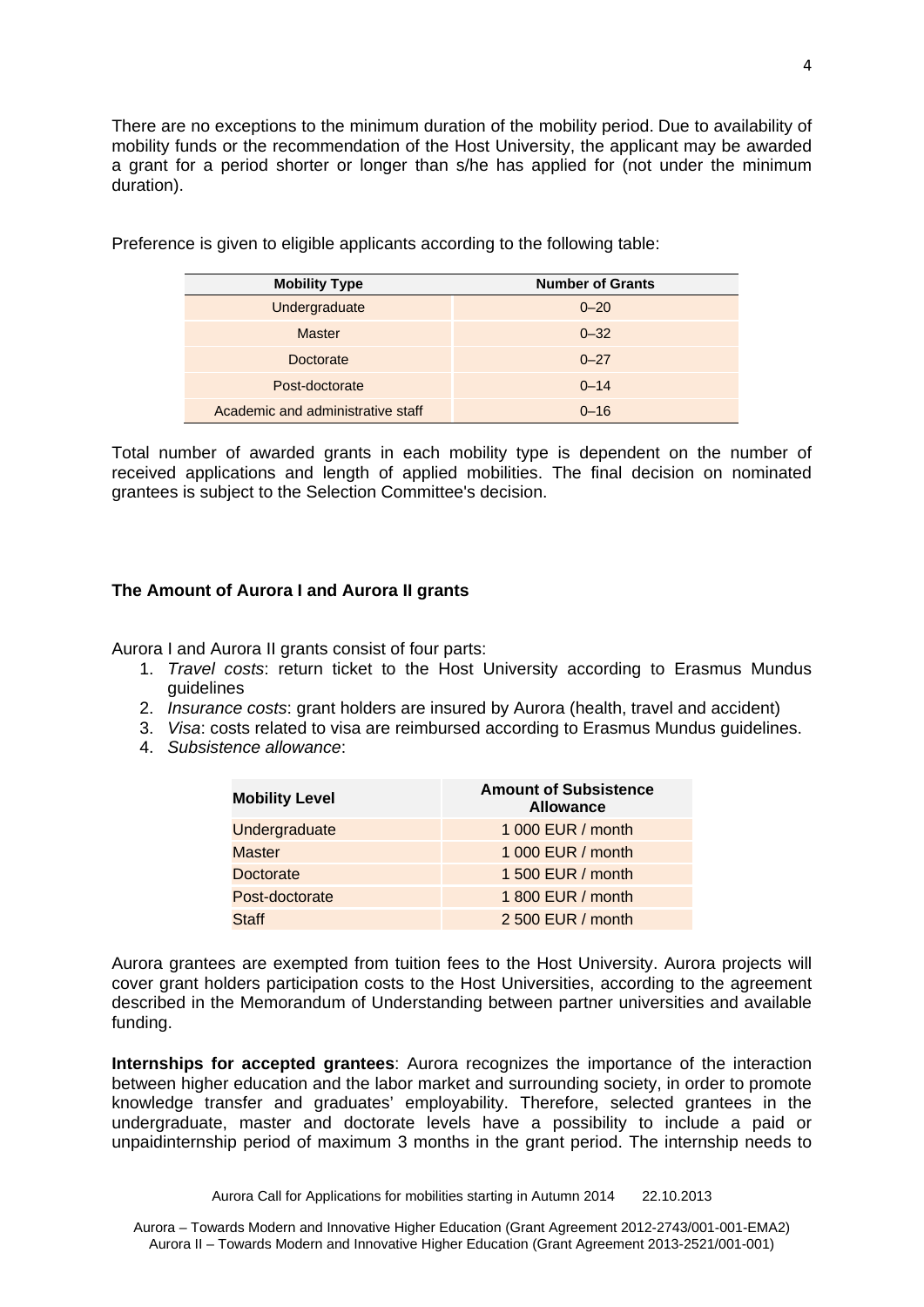take place in the Host Country, and it must be preceded by a study period of minimum six months at the Host University. The rules of the maximum length of the mobility must be respected. The grant period will be continued automatically, if the internship takes place in either Partner University or Associate Partner of the project. *The internship grants will be awarded for accepted applicants in a separate call for applications launched during autumn 2014*.

# **WHO CAN APPLY FOR AURORA I AND AURORA II GRANTS**

# **European students and researchers**

To be eligible to apply, European applicants in undergraduate, master, doctorate and postdoctorate level, referred to as "students":

1. Must be a citizen of one of the EU countries;

2. Must belong to one of the two Target Groups (TG) presented below;

| <b>Target</b><br>Group | <b>Beneficiaries in TG</b>                                                                                                                                                                                                                  | <b>Mobility levels</b><br>available                        |
|------------------------|---------------------------------------------------------------------------------------------------------------------------------------------------------------------------------------------------------------------------------------------|------------------------------------------------------------|
| TG <sub>1</sub>        | Students registered at one of the European Aurora Partner Universities<br>at the time of submitting application                                                                                                                             | undergraduate,<br>master,<br>doctorate, post-<br>doctorate |
| TG <sub>2</sub>        | Students registered at a higher education institution (not Partner<br>University) of any EU country; or<br>Students having obtained a university degree or equivalent from<br>$\bullet$<br>a higher education institution of any EU country | master,<br>doctorate, post-<br>doctorate                   |

3. Must have sufficient knowledge of the language of the courses or the language spoken in the hosting country;

4. Undergraduate students must have successfully completed at least one year of studies at first higher education level at the time of submitting the application.

**N.B.** In order to prevent brain drain, Aurora is committed to select undergraduates before their last year of studies or to support their connection to the Home University by other means. Neither European nor Russian applicant can benefit from more than one grant from the same Aurora project (Aurora I or Aurora II). Undergraduate, master, doctorate or postdoctorate applicants cannot benefit from a second scholarship for the same type of mobility under another EM ECW/EM Action 2 project.

# **Russian students and researchers**

To be eligible to apply, Russian applicants in undergraduate, master, doctorate and postdoctorate level, referred to as "students":

1. Must be a citizen of Russian Federation;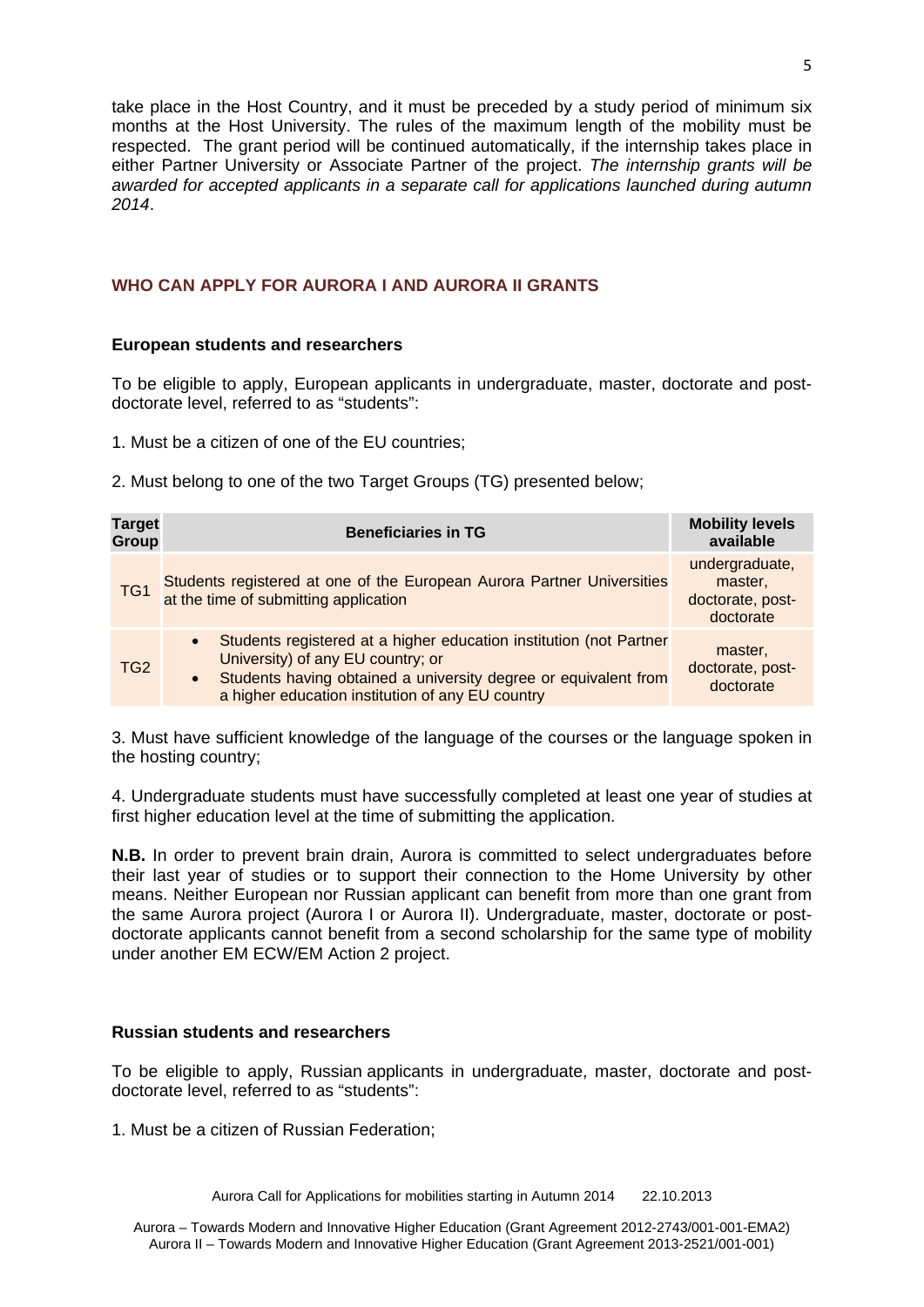2. Must belong to one of the Target Groups (TG) presented on the following table;

| <b>Target</b><br>Group | <b>Beneficiaries in TG</b>                                                                                                                                                                                                                                                                                                                                                                                                                                                                                                                                                                                  | <b>Mobility levels available</b>                    |
|------------------------|-------------------------------------------------------------------------------------------------------------------------------------------------------------------------------------------------------------------------------------------------------------------------------------------------------------------------------------------------------------------------------------------------------------------------------------------------------------------------------------------------------------------------------------------------------------------------------------------------------------|-----------------------------------------------------|
| TG <sub>1</sub>        | Students registered at one of the Russian Aurora Partner<br>Universities at the time of submitting application                                                                                                                                                                                                                                                                                                                                                                                                                                                                                              | undergraduate, master,<br>doctorate, post-doctorate |
| TG <sub>2</sub>        | Students registered at a Russian higher education<br>$\bullet$<br>institution (not Partner University); or<br>Students having obtained a university degree or<br>$\bullet$<br>equivalent from a Russian higher education<br>institution                                                                                                                                                                                                                                                                                                                                                                     | master, doctorate, post-<br>doctorate               |
| TG3                    | Russian citizens who are in particularly vulnerable situations,<br>for social and political reasons. For example:<br>1. having a refugee status or asylum beneficiaries<br>(international or according to the national legislation<br>of one of the European recipient countries) or<br>2. it can be proved that they have been the object of<br>unjustified expulsion from university on racial, ethnic,<br>religious, political, gender or sexual inclination or<br>3. they belong to an indigenous population targeted by<br>a specific national policy or IDPs (Internally<br><b>Displaced Persons)</b> | undergraduate, master,<br>doctorate, post-doctorate |

3. Must have not resided nor carried out their main activity (studies, work etc.) for more than a total of 12 months over the last five years in any of the EU countries at the time of submitting application. **N.B.** This rule does not apply to TG3 applicants;

4. Must have sufficient knowledge of the language of the courses or the language spoken in the hosting country;

5. Undergraduate students must have successfully completed at least one year of studies at first higher education level at the time of submitting the application.

**N.B.** In order to prevent brain drain, Aurora is committed to select undergraduates before their last year of studies or to support their connection to the Home University by other means. Neither European nor Russian applicant can benefit from more than one grant from the same Aurora project (Aurora I or Aurora II). Undergraduate, master, doctorate or postdoctorate applicants cannot benefit from a second scholarship for the same type of mobility under another EM ECW/EM Action 2 project.

# **Academic and administrative staff (European or Russian)**

In order to be eligible to apply, academic and administrative staff, referred to as "staff":

- 1. Must be a citizen of one of the EU countries or Russian Federation;
- 2. Must belong to one of the two Target Groups (TG) presented below;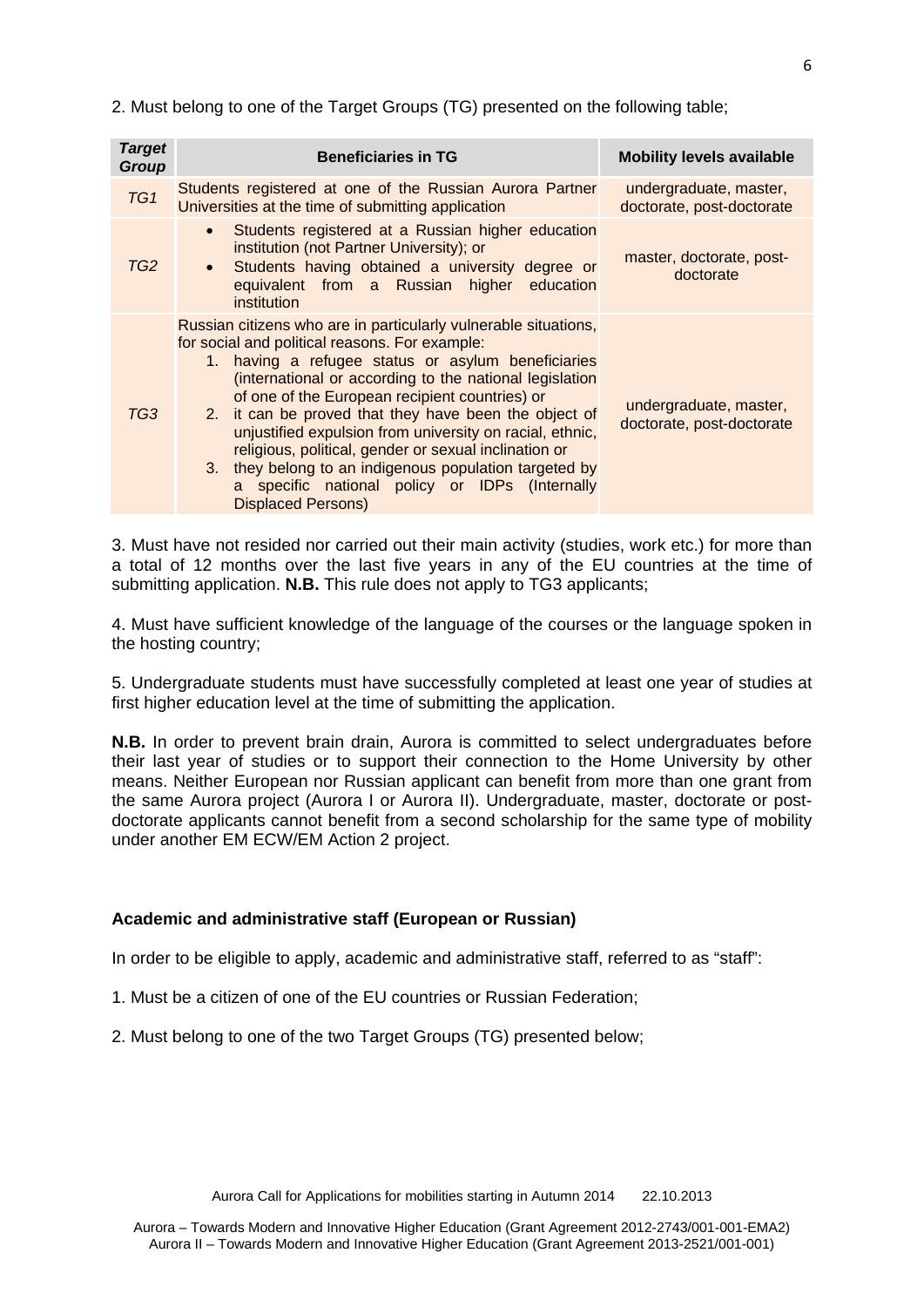| <b>Target</b><br>Group | <b>Beneficiaries in TG</b>                                                                                                                                                                                                                              |
|------------------------|---------------------------------------------------------------------------------------------------------------------------------------------------------------------------------------------------------------------------------------------------------|
| TG <sub>1</sub>        | <i>Russian staff:</i> must work in or be associated to one of the Aurora Partner<br>$\bullet$<br>Universities in Russia<br>• EU staff: must work in or be associated to one of the Aurora Partner Universities<br>in Europe                             |
| TG <sub>2</sub>        | • Russian staff: must work in or be associated to a higher education institution (not<br>a Partner University) in Russia<br>• EU staff: must work in or be associated to a higher education institution (not a<br>Partner University) of any EU country |

3. The mobility assignment must be based on partnership agreements between the members of the partnership;

4. The Home and Host Universities and the individual staff must agree on the programme of lectures to be delivered by the visiting staff, on the research activities or on the type of training to be followed;

The mobility of staff should contribute to professional development of grantees. It should aim to consolidate and extend the links between departments and faculties and to prepare for future cooperation projects between the universities. The staff mobility is also expected to lead progress in the application of ECTS and develop recognition of studies and qualifications. Preference is given to staff mobilities that support the Consortia's theme University-Business Cooperation and share a contribution to the organization of international relations, career and innovative services.

**N.B.** Neither European nor Russian applicant can benefit from more than one grant from the same Aurora project (Aurora I or Aurora II).

# **HOW TO APPLY**

When applying, please follow the four steps below in given order:

# **1. Study and Research Opportunities**

Please check the available study fields and available research fields for applicants from Aurora project´s web pages from the section Study and Research Opportunities.

# **2. Programmes and study periods**

Please see the partner university websites to see the programmes they offer. Doctoral, postdoctoral or staff level exchanges should check the recommended starting date from the applied Host University before entering the online application system.

*Students (undergraduate, master and doctorate level)*: As a student you are asked to determine the purpose of your studies, whether you want to study non-degree or full degree studies. The purpose of the mobility needs to be decided prior to applying.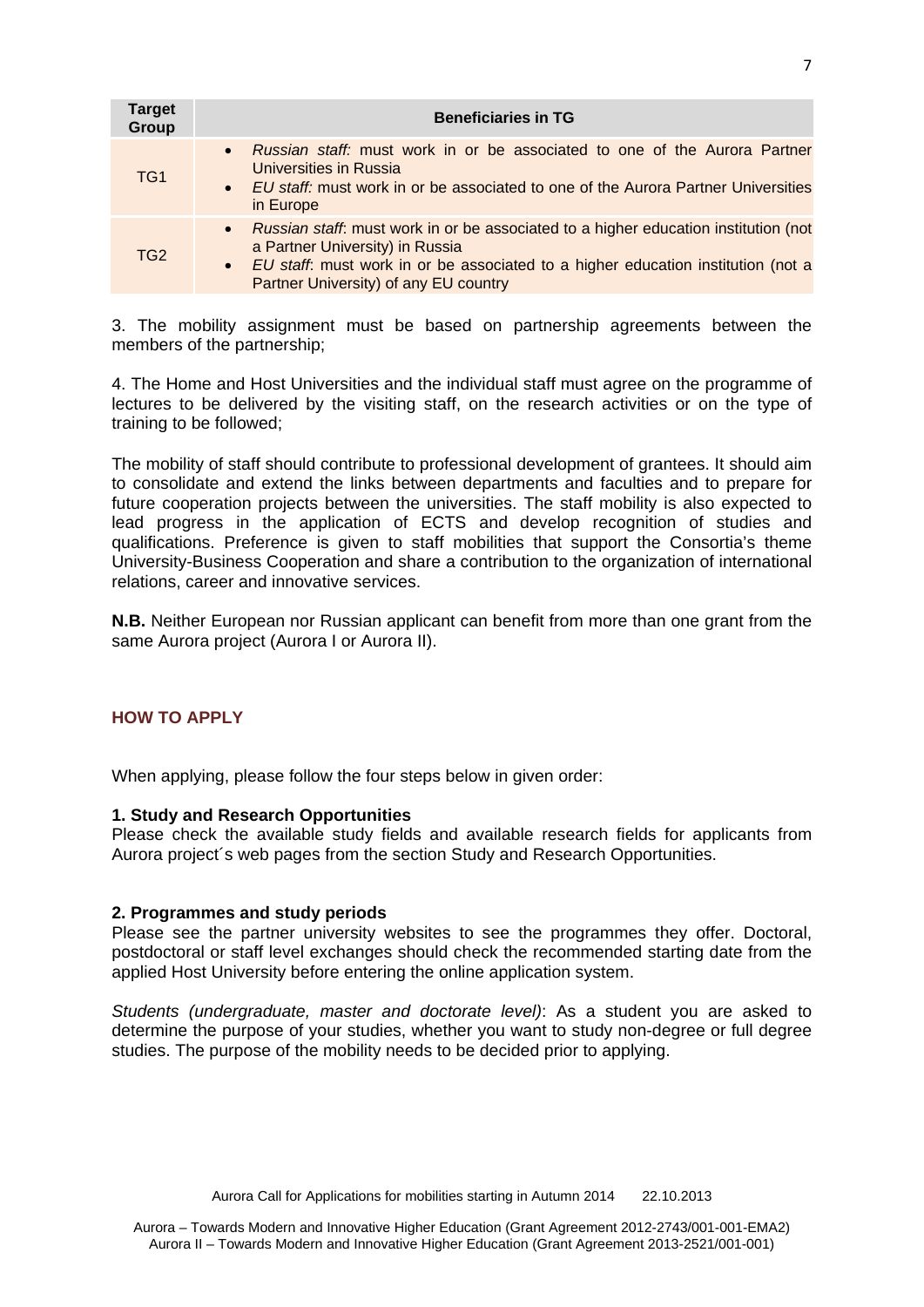#### **3. Enter the Application Form**

The online application form opens on **24 October 2013**. You can find the instructions and the link to the application form at www.utu.fi/em-aurora. Please select the section Applicants.

# **N.B. Internet Explorer does not support the application form, please open the online application form with other browser than Internet Explorer.**

In the electronic application form you are requested to fill in a Study plan (ECTS Learning Agreement) or summary of Research Plan / Teaching Plan. In addition, make sure you have the information on your previous studies at hand before starting. The application system provides you with an application number (reference number) – please remember to keep it for future reference.

Online application form closes on **11 December 2013, 14:00 Finnish time (GMT +2)**.

#### **4. Send the enclosures**

Your application will not be processed, unless you have completed the application form and submitted all the required enclosures. All enclosures must contain your name and the reference number of your application.

**All the enclosures must be submitted in English**, except for original certificates and transcripts in original language. The required enclosures for each mobility type can be found on following table:

| <b>Undergraduates</b>                                                                                                                                                                                                                                | <b>Masters</b>                                                                                                                                                                                                                                                                                                                                                          | <b>Doctorates</b>                            | <b>Post-doctorates</b> | <b>Staff</b>                          |  |  |
|------------------------------------------------------------------------------------------------------------------------------------------------------------------------------------------------------------------------------------------------------|-------------------------------------------------------------------------------------------------------------------------------------------------------------------------------------------------------------------------------------------------------------------------------------------------------------------------------------------------------------------------|----------------------------------------------|------------------------|---------------------------------------|--|--|
|                                                                                                                                                                                                                                                      | Copy of official ID (e.g. national or international passport, ID card)                                                                                                                                                                                                                                                                                                  |                                              |                        |                                       |  |  |
|                                                                                                                                                                                                                                                      |                                                                                                                                                                                                                                                                                                                                                                         | CV (preferably in Europass format)           |                        |                                       |  |  |
|                                                                                                                                                                                                                                                      |                                                                                                                                                                                                                                                                                                                                                                         | Motivation letter (preferably host specific) |                        |                                       |  |  |
|                                                                                                                                                                                                                                                      | Certified copy of degree certificate qualifying access to applied study level in original<br>language and its certified English translation (Only Master and Doctorate level<br>applicants graduating by 15.7.2014: Home institution's certified proof of graduation<br>date substitutes degree certificate. Degree certificate copy must also be sent by<br>15.7.2014) |                                              |                        |                                       |  |  |
| Certified copy of academic transcript in original language and<br>its certified English translation                                                                                                                                                  | Letter of Support by<br>Home                                                                                                                                                                                                                                                                                                                                            |                                              |                        |                                       |  |  |
|                                                                                                                                                                                                                                                      | Letter of Support by<br><b>Host (if Host requires)</b>                                                                                                                                                                                                                                                                                                                  |                                              |                        |                                       |  |  |
|                                                                                                                                                                                                                                                      | Learning Agreement(s) approved by the<br><b>Home University</b><br>(non-degree students only)                                                                                                                                                                                                                                                                           | Research plan                                |                        | Research / Teaching /<br>Working plan |  |  |
| <b>Language Assessment</b><br>Sheet or internationally<br>Language Assessment Sheet or internationally recognized language test certificate<br>recognized language<br>$(e.q.$ IELTS $)$<br>test certificate, e.g.<br><b>IELTS</b> (if Host requires) |                                                                                                                                                                                                                                                                                                                                                                         |                                              |                        |                                       |  |  |
| Recommendation<br>letter                                                                                                                                                                                                                             | Recommendation<br>Recommendation letter or acceptance<br>letter issued by the Host University<br>letter                                                                                                                                                                                                                                                                 |                                              |                        |                                       |  |  |
| Proof of Socio-Economic Disadvantage (if applicable)                                                                                                                                                                                                 |                                                                                                                                                                                                                                                                                                                                                                         |                                              |                        |                                       |  |  |
| Proof of TG3 Status (TG3 applicants only)                                                                                                                                                                                                            |                                                                                                                                                                                                                                                                                                                                                                         |                                              |                        |                                       |  |  |
| <b>School Leaving</b><br><b>Certificate (TG3</b><br>applicants only)                                                                                                                                                                                 | <b>School Leaving</b><br>Certificate (only<br>TG3 applicants not<br>having degree from<br><b>RU HEI)</b>                                                                                                                                                                                                                                                                |                                              |                        |                                       |  |  |

Aurora Call for Applications for mobilities starting in Autumn 2014 22.10.2013

Aurora – Towards Modern and Innovative Higher Education (Grant Agreement 2012-2743/001-001-EMA2) Aurora II – Towards Modern and Innovative Higher Education (Grant Agreement 2013-2521/001-001)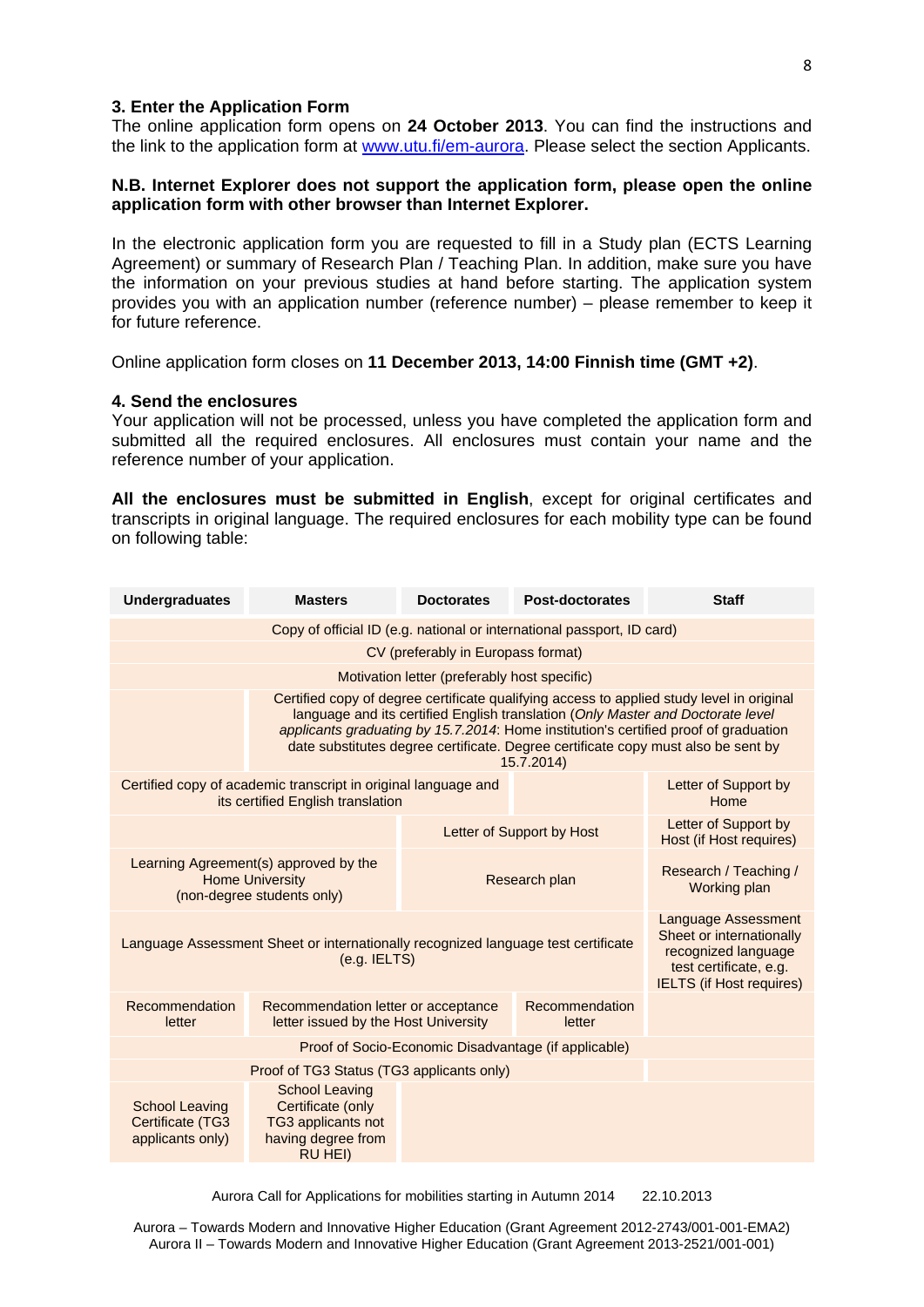More information on enclosures:

# **Degree certificate and its certified English translation**

- Masters: Degree certificate refers to the highest university degree obtained, minimum bachelor's degree or equivalent.

- Doctorates: Degree certificate refers to the highest university degree obtained, minimum master's or specialist degree.

- Post-doctorates: Degree certificate refers to the highest education degree obtained, minimum doctoral degree or equivalent.

- Staff: Degree certificate refers to the highest education degree obtained.

- Russian Target Group 2 Master, Doctorate and Post-doctorate level applicants: If the highest degree certificate has been issued by other than a Russian HEI (Higher Education Institution), the applicant must *also* submit a *degree certificate and its certified English translation and an academic transcript obtained from a Russian HEI.* 

- European Target Group 2 Master, Doctorate and Post-doctorate level applicants: European TG 2 applicants who are not registered in a European HEI (Higher Education Institution) must also submit a university degree certificate and its certified English translation and an academic transcript obtained from a HEI of any European country.

- Degree certificate´s certified English translation can be certified by Home University´s international office.

- Diploma Supplement is not accepted as a certified English translation of the degree.

**Target Group 3 applicants:** Target Group 3 undergraduate applicants must submit a *school leaving certificate*. In addition, Target Group 3 master applicants, who have not obtained a university degree in a Russian HEI must submit *a school leaving certificate*.

**Academic transcript and its certified English translation:** Russian students may send either an official academic transcript or a typed copy of the Student Record Book certified by the Home University. In order to be accepted as Academic transcript´s certified English translation Diploma Supplement must contain the list of completed courses.

**CV:** All applicants are recommended preferably to use Europass CV format. Post-doctorate applicants should provide a list of their scientific publications on CV.

**Language certificate:** to be eligible, all applicants need to send at least a language assessment sheet by the deadline for enclosures. Institutional language certificate is not accepted as a language certificate. Language Assessment Sheet must be signed by applicant, teacher and for TG1 Applicants also by the Home university´s Aurora coordinator.

**Learning Agreement** must be provided to each university applied for and it must be signed by the applicant, the Home university´s departmental (academic) representative and for TG1 Applicants also by the Home university´s Aurora coordinator (institutional).

Letter of Support by Home: Please remind the referee to sign the Letter of Support.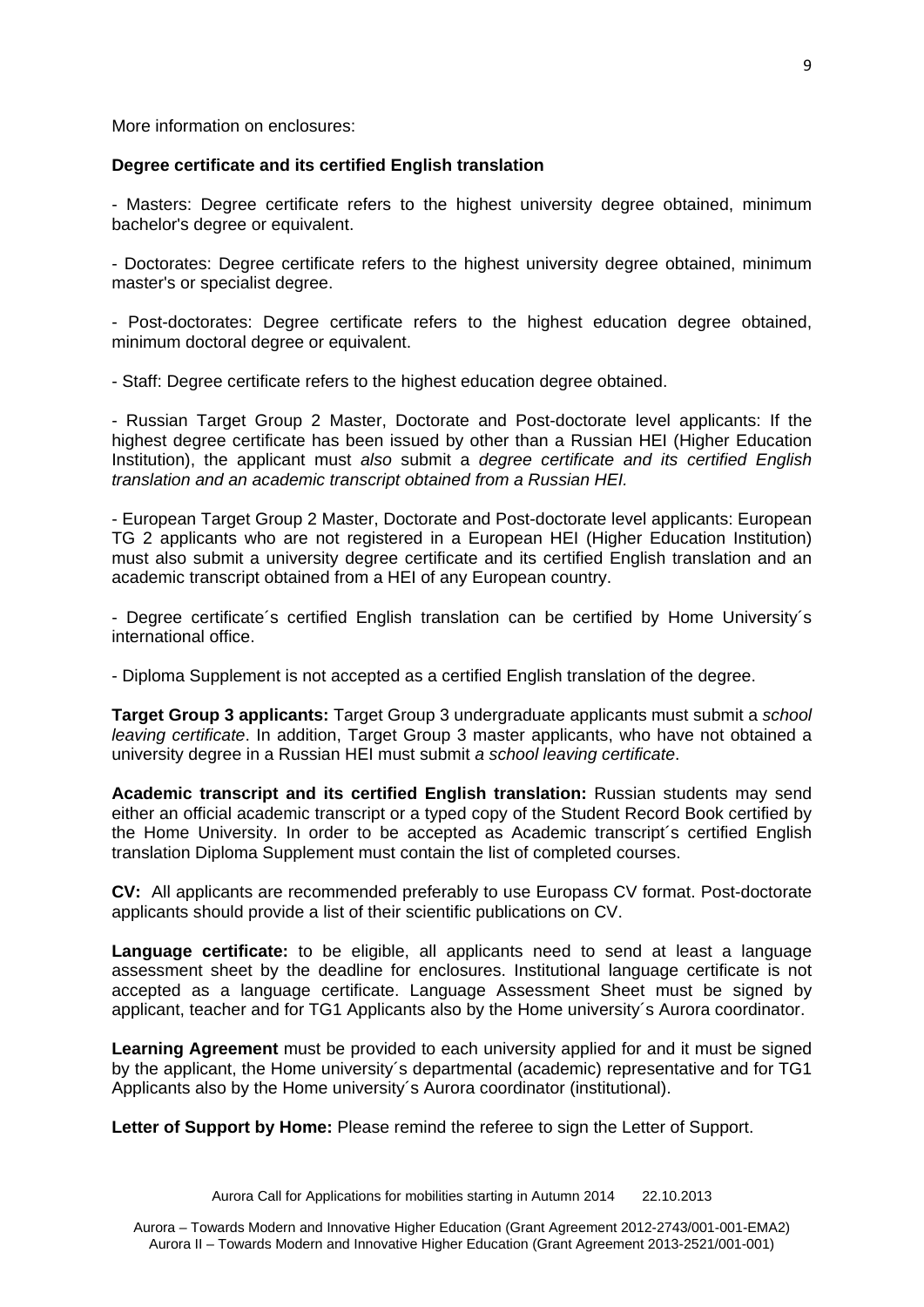**Letter of Support by Host:** when contacting any academic representative of the Host University in order to obtain Letter of Support by Host, please present your CV and your research / teaching / working plan. Please remind the referee to sign the Letter of Support.

**Motivation letter:** Motivation Letter is a short essay where you can introduce yourself and explain why you want to study in the programme. The maximum length is one page. Remember that it is preferable to write a specific Motivation letter per Host University.

**Research plan:** Doctorates and post-doctorates must submit at least a summary of the research plan in English. Their full research plan may be written in the language(s) of instruction(s) at the Host University.

**Staff applicants Research / teaching / working plan**: depending on the purpose of the exchange, applicant should provide either research, teaching or working plan.

**Recommendation letter:** Please remind the referee to sign the Recommendation letter.

# **How to send my enclosures?**

- Send your enclosures in one pdf file. Do not send any word or jpg documents. The Coordinator will not download enclosures from any servers;
- Multi-page enclosures (e.g. Learning Agreement or Language Assessment Sheet) must be in the correct order;
- Give your reference number in the subject field of your e-mail.

The required enclosures must be submitted via email at the latest by **18 December 2013, 14:00 Finnish time (GMT +2)**. Please send your enclosures to: ema2.enclosures [at] utu.fi and enter your reference number to the subject field. Enclosures must be sent to the correct e-mail address. When contacting the coordinator, please follow the rule:

- **ema2.enclosures [at] utu.fi** address is **only for enclosures**. No other correspondence. After sending the enclosures, you will receive an automatic confirmation that the coordinator has received your message.
- **aurora.admissions [at] utu.fi** address is **for guidance**. Please send all the questions concerning application or enclosures to this address. Do not send enclosures to this e-mail address**.**

**Late enclosures will not be processed** for any reason. Therefore, please send the application enclosures as soon as possible after you have filled in your electronic application form. Please advise your referees to do the same, and give them the mailing address as well. Save the original application documents after you have emailed them to the Coordinator. The Consortium will examine the validity of application enclosures of accepted applicants. If you become selected for the grant, original application material must be presented to the hosting university. Any false or incorrect information will lead to rejection of the applicant.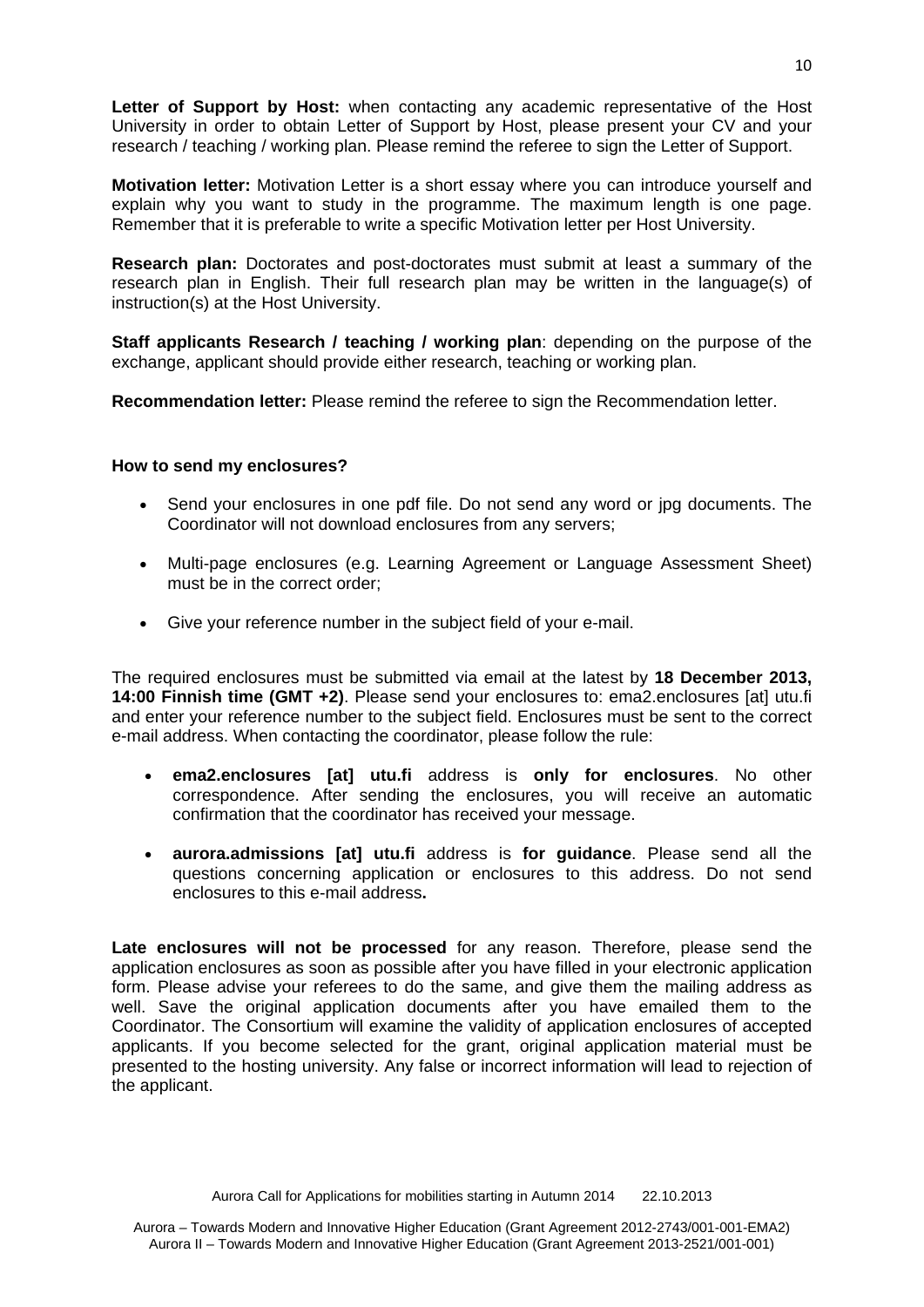# **SELECTION PROCESS**

The Coordinator previews the electronic applications and the requested documents. All applications that are considered eligible are forwarded to both the Home and Host Universities. Home and Host Universities further assess the eligibility of applicants and take into consideration the applicants belonging to the ethnic minority or being a disabled or economically challenged applicant.

The selection criteria:

- Academic performance of the applicants
- Study /research motivation
- Study plan
- Language skills
- Gender balance is respected
- Host university´s additional information on staff mobility applications.

The Selection Committee, chaired by a representative of the University of Turku, consists of one representative from each Partner University. The Selection Committee makes the final nomination within each category and mobility flow, based on the following administrative and academic criteria:

- Host University is willing to accept the applicant for the time s/he has applied for or can suggest another time for mobility. Rejections are justified based on academic reasons (e.g. language requirements, eligibility to attend the selected courses, places available);
- Overall equal geographical presentation of Host/Home Universities in the mobility scheme as a whole;
- Relevance of the mobility to both Home and Host University (reviewed by these institutions, preference given by the applicant);
- Disabled or economically disadvantaged applicants are preferred;
- Preference will be given to eligible applicants who have not previously received EM ECW/EMA2 grant from any projects.

The decision of the Selection Committee is a subject to the Host University's approval. If the applicant has given incorrect or misleading information in the application, it can be a reason to withdraw the grant.

# **Preliminary timetable**

- 1. Decision on the awarded applicants is made in March 2014.
- 2. The Coordinator (University of Turku) will notify all the applicants on the result of the selection by email latest by 30 April 2014. Application numbers of the selected applicants and the reserve candidates are also published on the Aurora website. The selected grantees must confirm their acceptance in writing by 20 May 2014. The result of your application can be: